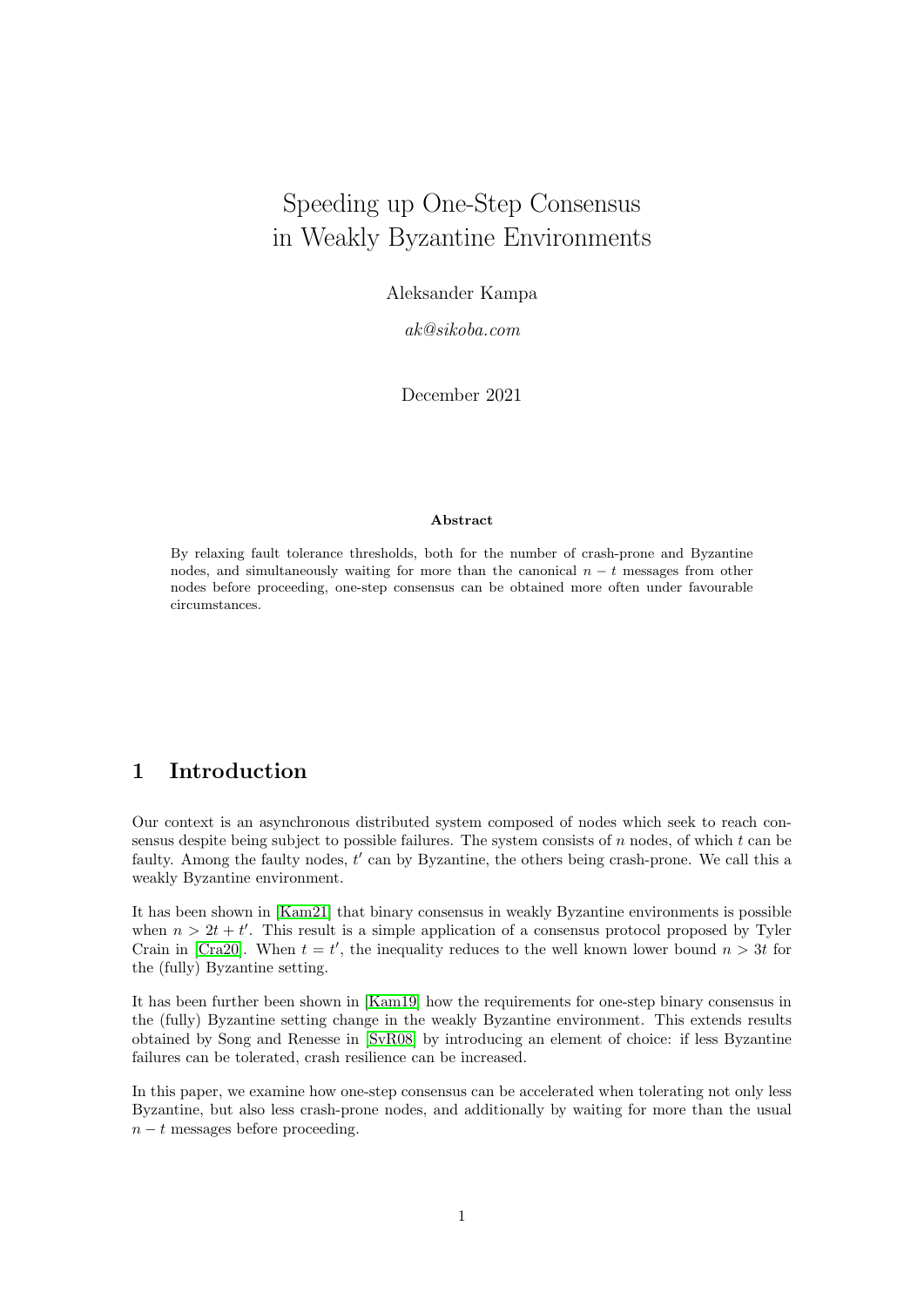### 2 Measurements

This is an introduction to binary measurements in weakly Byzantine environments.

### 2.1 The model

We have a set of nodes, each of whom is expected to hold a value 0 or 1. We consider a measurement device  $M$  that "pings" all the nodes, waits for responses and returns a measurement as a pair of values  $\{v_0, v_1\}$  corresponding to the number of 0 and 1 messages received.

The measuring device knows only the values  $n, t$  and  $t'$ , while the configuration being measured may actually have less than the maximum allowed number of crash-prone and Byzantine nodes. Because there are up to t faulty nodes, M is only guaranteed to receive  $n - t$  responses.

We assume that the behaviour of faulty nodes can change at every measurement. A crash-prone node may respond to a first measurement and fail to respond to another one. A Byzantine node may respond 0 to one measurement, 1 to another and not respond at all to a third.

### 2.2 Measurement Modes

We define the following measurement modes of M.

- Sample Measurement (with time factor  $\Delta$ ) M waits for a time period  $\Delta$  before returning its measurement. The number of responses received ranges between 0 and n.
- Standard Measurement  $M$  waits for exactly  $n - t$  responses.
- Extended Measurement (with time factor  $\tau$ ) After receiving  $n - t$  responses, M collects responses for an additional time period  $\tau$ . The number of messages received ranges between  $n - t$  and n.
- Complete Measurement This is a hypothetical measurement in which  $M$  receives all messages sent by the nodes in repose to its ping. The number of messages received will be at least equal to the number of correct nodes.

If we add the assumption that there is a maximum delay  $D$  for message delivery, then the Complete Measurement would correspond to a Sample Measurement with time factor 2D.

### 2.3 Choosing the time factor in Extended Measurement

In Extended Measurement, the time factor  $\tau$  could be a function of the distribution of messages received over time. Let's consider some scenarios.

Under normal circumstances, the graph of messages received per time unit should have a clear peak and should already be dropping off as we reach  $n - t$  messages, assuming (as is usually the case) that t that is less than  $n/3$ :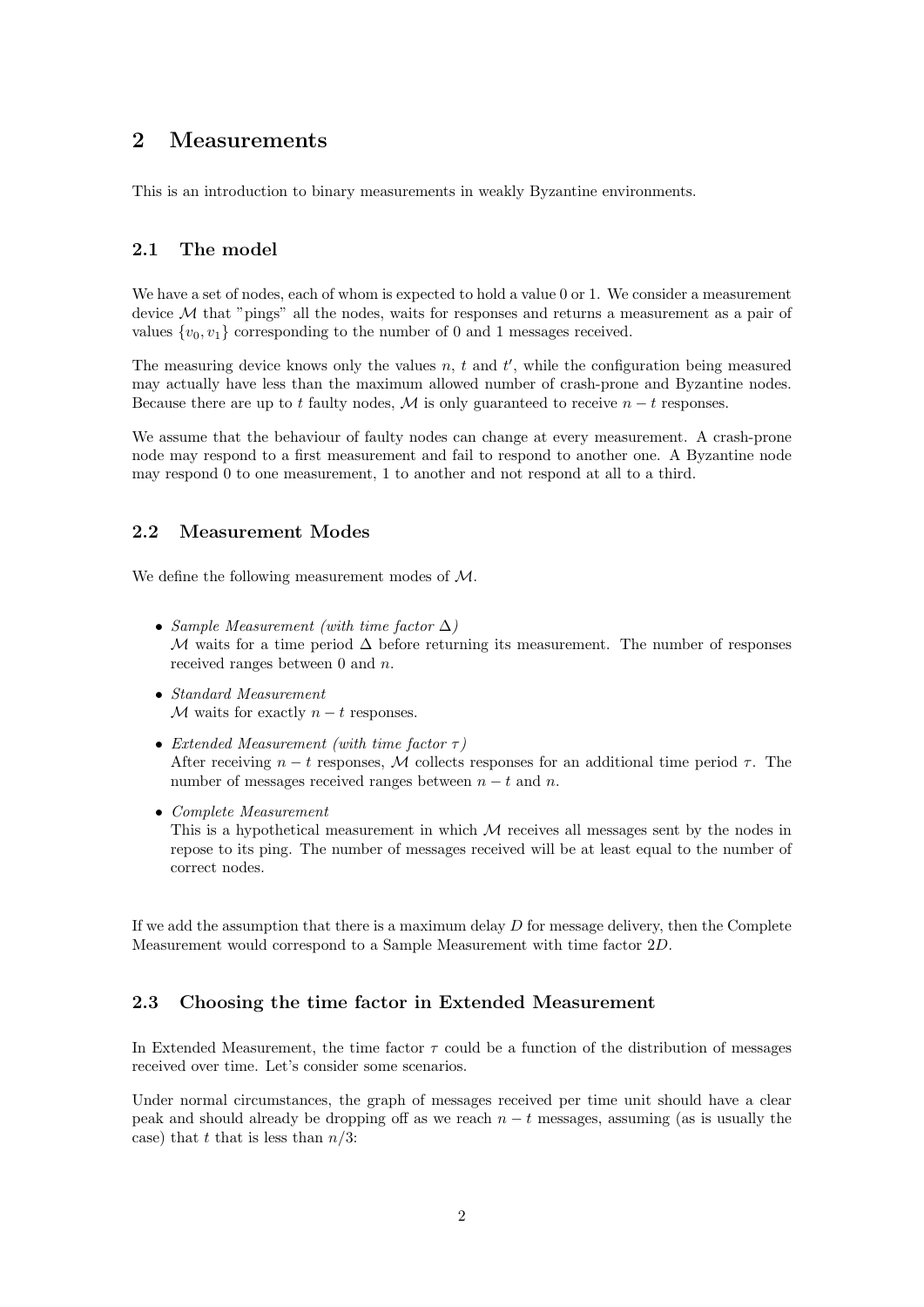

In this favourable scenario, we can extrapolate this distribution and set  $\tau$  accordingly. In another scenario, we could have a slow "trickling in" of messages, indicating a slow network:



In that case, it may make sense to set a larger  $\tau$ , as we would expect that messages will continue to be received, albeit slowly. Finally, we may have a situation where  $n-t$  is reached after a significant decline of messages received per time unit:



This would suggest that some nodes have crashed or that parts of the network are extremely slow. In this situation, setting a large  $\tau$  may just be a waste of time. Whatever the value of  $\tau$ , M could also have a rule to stop the measurement if no messages have been received for a certain period of time.

### 2.4 Threshold Measurements

In some cases, we may be interested in reaching some fixed threshold T. Once that threshold is reached, i.e. at least T messages with the same value have been received, the measurement can stop. Thresholds can be used both in Standard and Extended measurements to speed up the measuring process.

### 2.5 Interpreting Measurements

There are a number of questions that can be asked, for example: under which circumstances can measurements actually yield useful information? And what kind of information? Below, we will deal with one such question, specifically: what kind of measurement result ensures that any other standard measurement will have a majority of a certain value.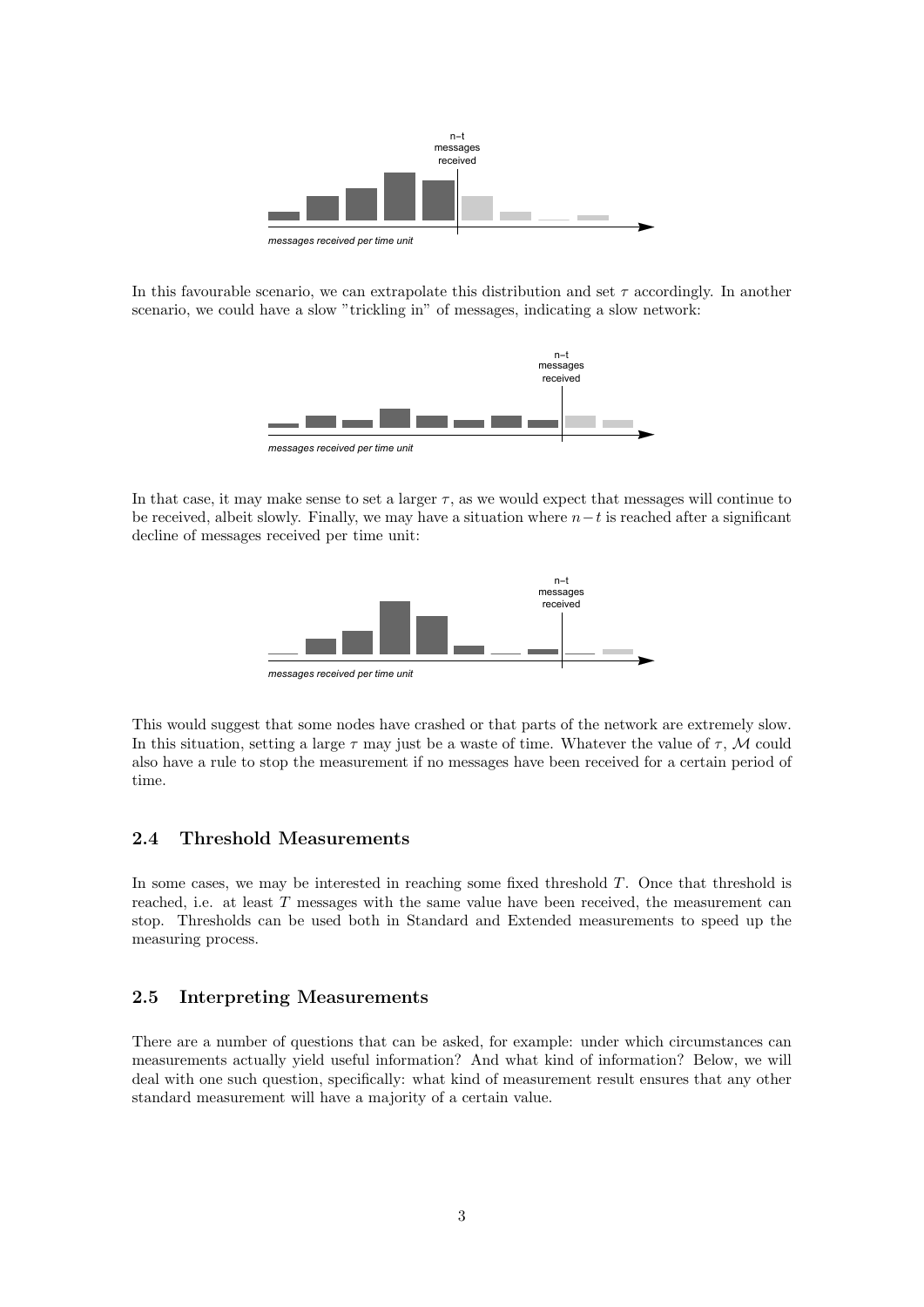### 3 Speeding up consensus by waiting

### 3.1 Condition for one-step consensus

In order to decide in one step, a node must receive a sufficient number of messages with the same value v to ensure that no other node can receive  $\frac{n-t}{2}$  messages with an alternative value. All other nodes will therefore, after having received at least  $n-t$  messages, have a majority of messages with value  $v$ . Then all correct nodes will set their proposed value in the next step to  $v$ , and this will eventually result in a consensus value of  $v$  by unanimity.

To see how this works, let's suppose that node i has received  $m_i > t'$  messages with the value v. The situation is as follows:

- node *i* has received at least  $m_i t'$  messages with value v from correct nodes
- node *i* has received at most  $t'$  messages with value  $v$  from Byzantine nodes
- node i knows nothing about the remaining  $n m<sub>i</sub>$  messages, which could all be from correct nodes, and all have a value other than  $v$

If we now take the viewpoint of another node  $j$ , we find that the maximum number of values other than  $v$  that this node could receive is the sum of:

- $\bullet$  t' messages from Byzantine nodes, which sent value v to node i, but are all sending some other value to node j
- $n m_i$  messages from correct nodes not received by node i

To ensure that, after receiving  $n - t$  messages, node j can never have a majority of messages other than  $v$ , we must have:

$$
n - m_i + t' < \frac{n - t}{2} \tag{1}
$$

This implies:

$$
m_i > \frac{n+t+2t'}{2} \tag{2}
$$

### 3.2 One-step consensus in the standard approach

In most protocols, a node waits only for  $n-t$  messages before proceeding, as it is never guaranteed that more messages will be received. In that case, it will only ever be possible to reach one-step consensus if:

$$
n-t > \frac{n+t+2t'}{2} \tag{3}
$$

This provides a lower bound for  $n$  as a function of  $t$  an  $t'$ :

$$
n > 3t + 2t'
$$
\n<sup>(4)</sup>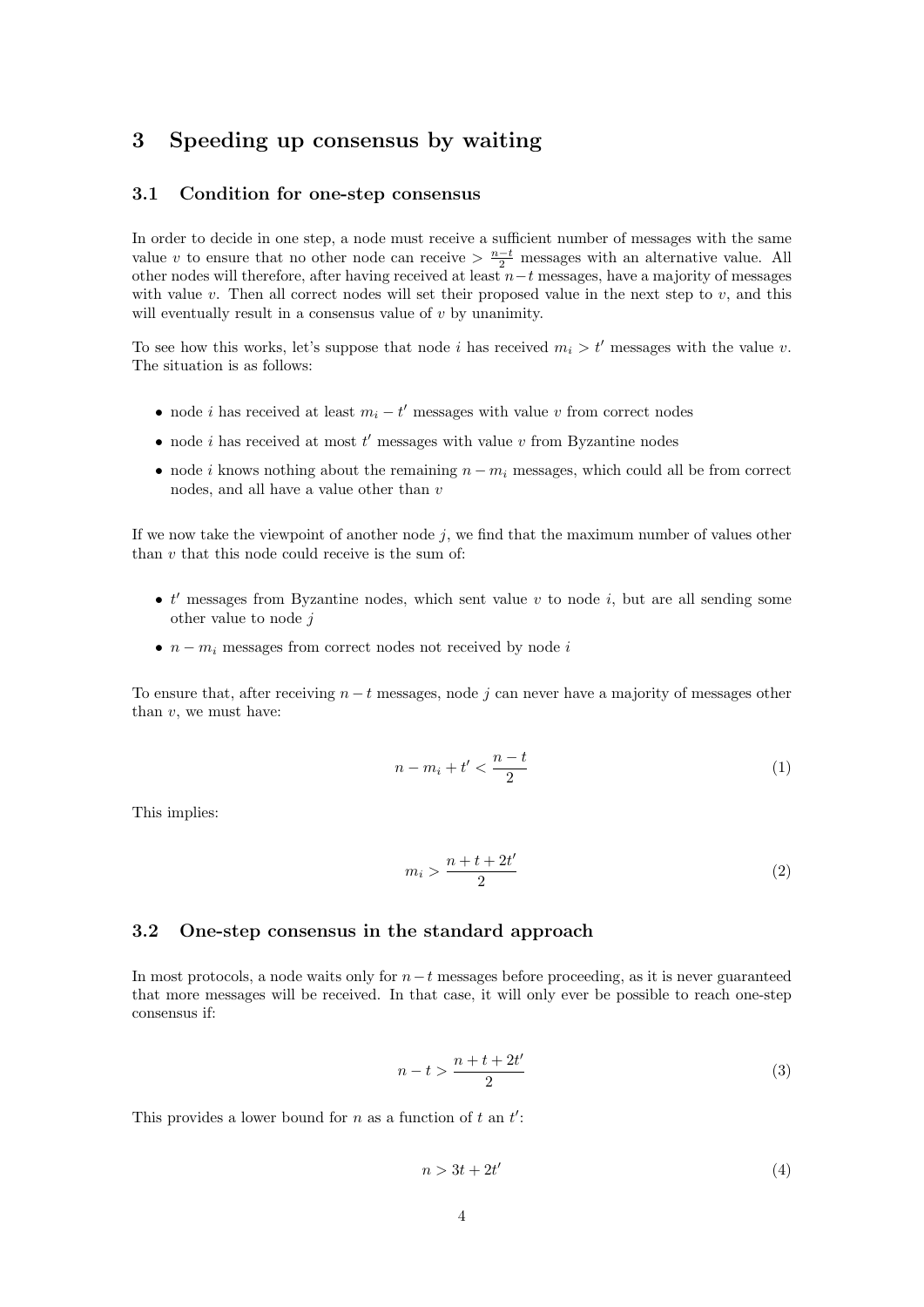### 3.3 Restating the rules for one-step consensus

As  $t' \leq t$ , we can write:

$$
t' = t - \delta, \quad 0 \le \delta \le t \tag{5}
$$

An then, because  $n > 2t + t'$ , we can also write:

$$
n = 2t + t' + 1 + e = 3t + 1 + e - \delta, \quad 0 \le e \tag{6}
$$

The one-step threshold inequality  $m > \frac{n+t+2t'}{2}$  $\frac{2+2t}{2}$  can then be restated as as:

$$
m > n - \frac{1+e+\delta}{2} \tag{7}
$$

So we can see that as e and  $\delta$  grow, the threshold for reaching one step consensus gets easier to reach. Given a fixed upper limit of faulty nodes  $t$ , increasing  $e$  means adding more correct nodes to the network, while increasing  $\delta$  means reducing the number of faulty nodes that can be Byzantine.

### 3.4 Speeding up one-step consensus

There are essentially two ways to speed up one-step consensus. The first is to weaken fault tolerance assumptions by reducing the number of potentially faulty nodes. The second is to wait for more than  $n - t$  messages. The two methods can of course be combined.

To see how this is done, let's consider a specific example: a network of  $n = 31$  nodes. The following table shows how many identical messages are needed to achieve one-step consensus, depending on possible values of  $t$  and  $t'$ . The numbers in red show configurations where one-step becomes possible, in ideal conditions, when exactly  $n-t$  identical values are received. When less than  $n-t$ identical values are required to achieve one-step consensus, the numbers are shown in green.

#### Number of identical messages necessary for one-step consensus ( $n = 31$ )

|   |    |    | n - t |                |    |    |    |    |    |    |    |    |    |    |    |    |    |
|---|----|----|-------|----------------|----|----|----|----|----|----|----|----|----|----|----|----|----|
|   |    | 31 | 30    | 29             | 28 | 27 | 26 | 25 | 24 | 23 | 22 | 21 | 20 | 19 | 18 | 17 | 16 |
|   |    |    |       |                |    |    |    |    |    |    |    |    |    |    |    |    |    |
|   |    |    |       |                |    |    |    |    | t  |    |    |    |    |    |    |    |    |
|   |    | 0  | 1     | $\overline{2}$ | 3  | 4  | 5  | 6  | 7  | 8  | 9  | 10 | 11 | 12 | 13 | 14 | 15 |
| ť | 0  | 16 | 17    | 17             | 18 | 18 | 19 | 19 | 20 | 20 | 21 | 21 | 22 | 22 | 23 | 23 | 24 |
|   | 1  |    | 18    | 18             | 19 | 19 | 20 | 20 | 21 | 21 | 22 | 22 | 23 | 23 | 24 | 24 |    |
|   | 2  |    |       | 19             | 20 | 20 | 21 | 21 | 22 | 22 | 23 | 23 | 24 | 24 | 25 | 25 |    |
|   | 3  |    |       |                | 21 | 21 | 22 | 22 | 23 | 23 | 24 | 24 | 25 | 25 | 26 |    |    |
|   | 4  |    |       |                |    | 22 | 23 | 23 | 24 | 24 | 25 | 25 | 26 | 26 | 27 |    |    |
|   | 5  |    |       |                |    |    | 24 | 24 | 25 | 25 | 26 | 26 | 27 | 27 |    |    |    |
|   | 6  |    |       |                |    |    |    | 25 | 26 | 26 | 27 | 27 | 28 | 28 |    |    |    |
|   | 7  |    |       |                |    |    |    |    | 27 | 27 | 28 | 28 | 29 |    |    |    |    |
|   | 8  |    |       |                |    |    |    |    |    | 28 | 29 | 29 | 30 |    |    |    |    |
|   | 9  |    |       |                |    |    |    |    |    |    | 30 | 30 |    |    |    |    |    |
|   | 10 |    |       |                |    |    |    |    |    |    |    | 31 |    |    |    |    |    |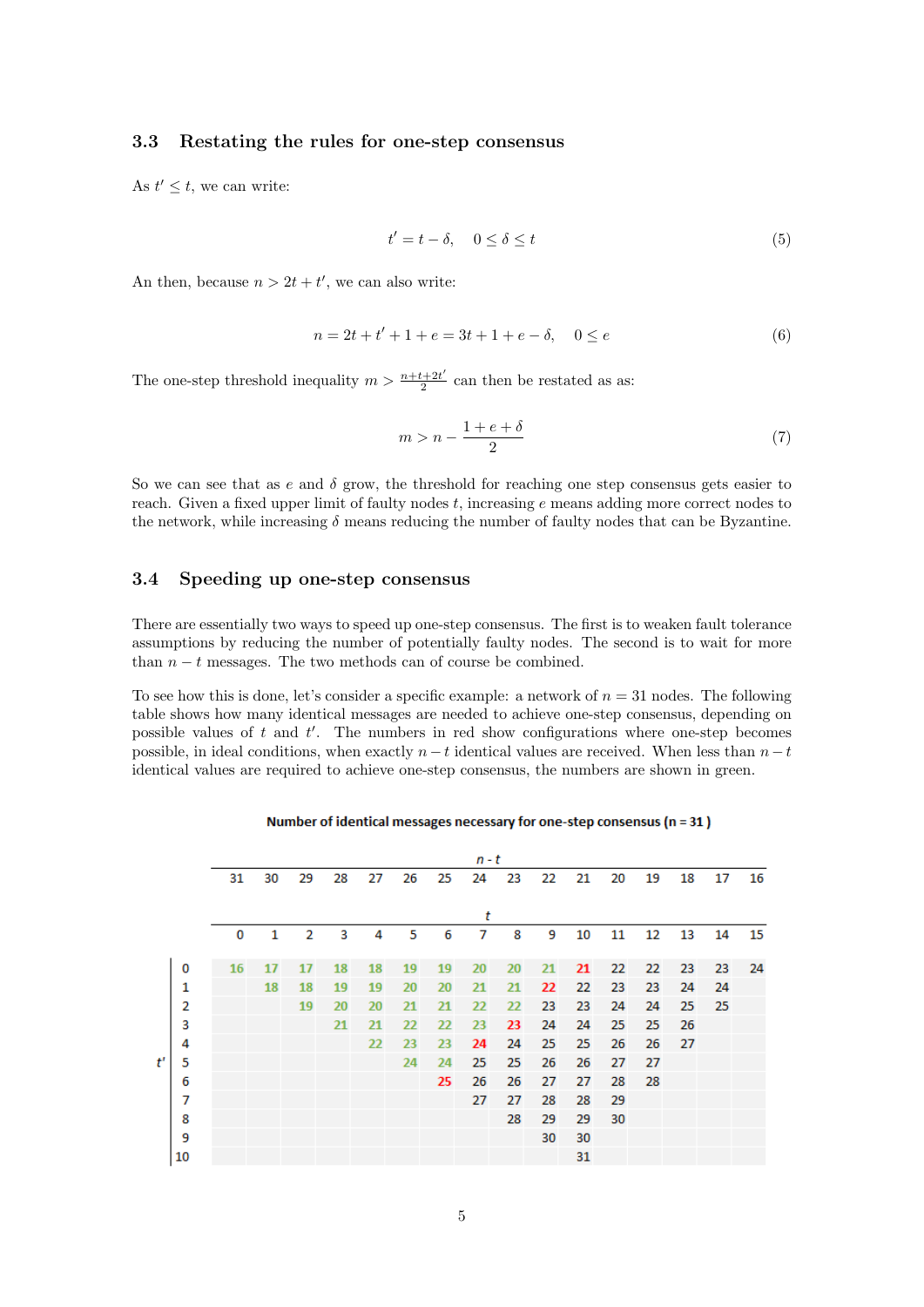We now consider a few of these possible scenarios.

- With  $t = 6$  and  $t' = 3$ , we have  $m = 22$  while  $n t = 25$ . This means that a node does not always have to wait for 25 messages, which by assumption it is guaranteed to receive, before deciding. In favourable circumstances, decisions can be made faster, at the cost of significantly less fault tolerance.
- With  $t = 7$  and  $t' = 4$ , we have  $m = n t = 24$ . This means that a node will be able to decide after having received  $n - t$  identical messages.
- With  $t = 8$  and  $t' = 5$ , we have  $m = 25$  while  $n t = 23$ . In this case, one-step consensus can be achieved but only if the node waits to receive at least two more messages than the number it is certain to receive. This means correctly setting the Extended Measurement time factor  $\tau$ . At the same time, a reasonable number of faulty nodes can still be tolerated.
- In the extreme case of  $t = t' = 10$ , one-step consensus can only be achieved if a node receives identical messages from all other nodes. In that case, a single crash failure will completely invalidate this possibility. Temporary network delays will also have a significant impact. Attempting to reach one-step consensus here does not seem to be a reasonable goal.

In general, the parameters  $t$  and  $t'$  should be chosen so that a one-step decision can be reached "often" while still providing an acceptable level of fault tolerance. The protocol can then by finetuned to handle scenarios where the number of messages needed for one-step is almost reached: does it wait (and if yes for how long) or does it proceed to the next step regardless.

### 3.5 Knowing when to stop

Let's assume that m identical messages are needed to reach one-step consensus, and that  $n' \in$  $[n - t, n]$  is the maximum number of messages a node is expected to receive before moving on. Then, if a node receives at least  $n' - m + 1$  messages each for two different values, it will not be able to reach the threshold for any value. In that situation, there is no advantage of waiting for more messages after receiving the minimum  $n - t$  messages.

## 4 Conclusion

If the nodes of a distributed systems are well-configured machines located in state-of-the-art data centers, the likelihood of crashes can be quite low. In addition, if these nodes have strong incentives to follow the protocol, and strong disincentives no to, the likelihood of Byzantine behaviour will also be lowered. Under these circumstances, it may be possible to relax the requirements for fault tolerance in order to speed up consensus in favourable circumstances.

Given a fixed number of nodes  $n$ , we have shown how the possibility of achieving one-step consensus depends on the interplay of two variables: the maximum number of faulty nodes t and the maximum number of Byzantine nodes  $t'$ , and how waiting for more than the canonical number  $n-t$  of messages can be used as an additional factor.

# References

<span id="page-5-0"></span>[Cra20] Tyler Crain. A simple and efficient asynchronous randomized binary byzantine consensus algorithm. CoRR, abs/2002.04393, 2020.